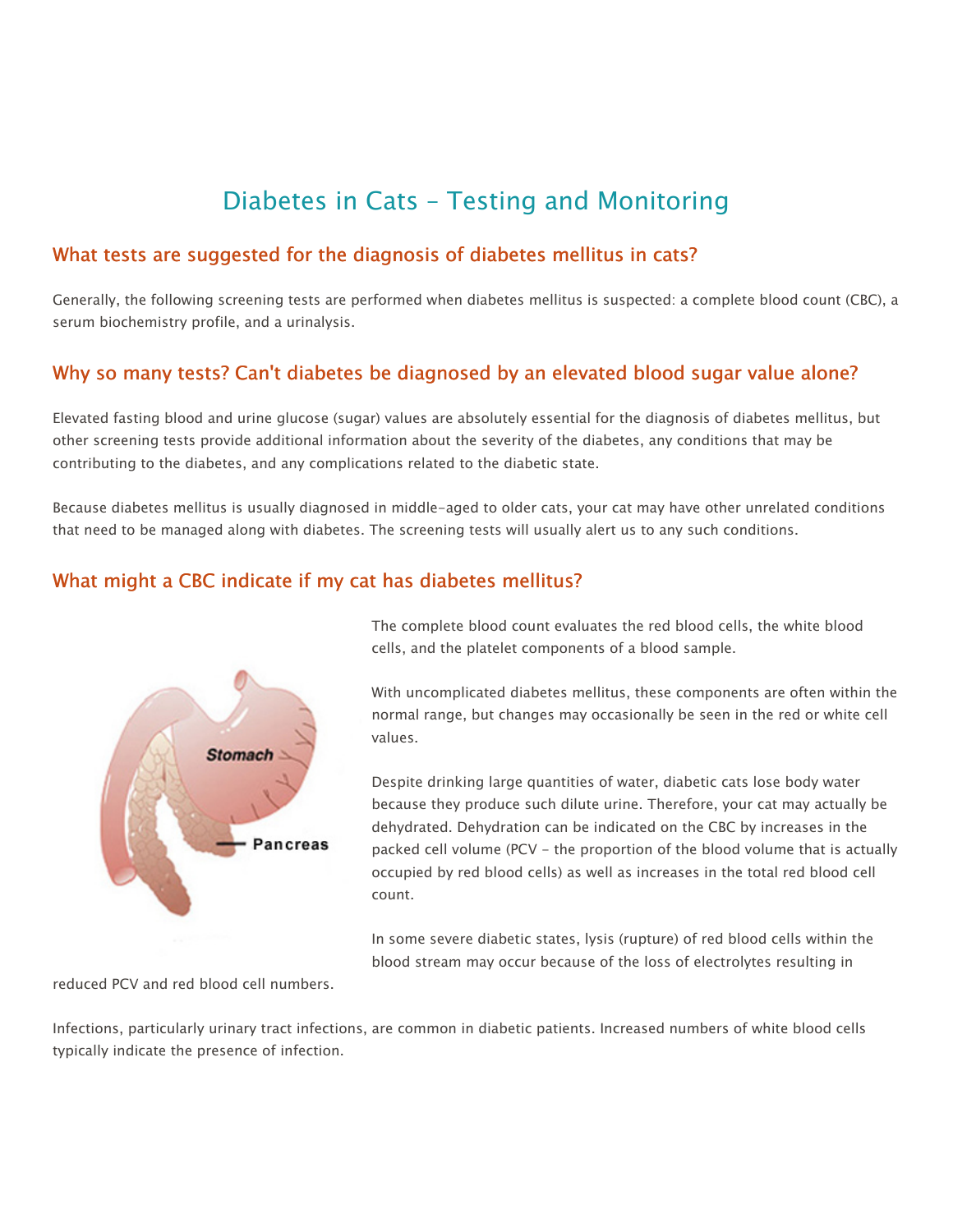# What might a serum biochemistry profile indicate if my cat has diabetes mellitus?

An elevated serum glucose (blood sugar) concentration is vital to the diagnosis of diabetes mellitus. However, cats present us with a unique challenge because their glucose levels can become markedly increased simply due to stress. The stress of a veterinary office visit or the mild restraint associated with obtaining a blood sample may significantly increase your cat's serum glucose value. Blood glucose will also be mildly elevated for several hours following a meal. Therefore, confirmation of diabetes may require more than one blood sample collected over a period of several days.

# "Cats present us with a unique challenge because their glucose concentrations can become markedly increased simply due to stress."

Alternatively, diabetes may be diagnosed by an elevated serum fructosamine test. This test is described below.

Occasionally we will see changes in serum electrolytes. Electrolytes are the mineral components of serum and include sodium, chloride, and potassium. They are involved in many of the body's daily functions, such as nerve conduction and maintenance of proper hydration. Because of the large volume of dilute urine that diabetic cats produce, excessive amounts of electrolytes may be lost in the urine. Such losses can result in rare but serious complications. For example, severe deficits in phosphorus may result in ruptured red blood cells within the blood stream.

The liver-related enzymes ALT (alanine aminotransferase) and AST (aspartate transaminase) may be slightly increased in diabetic cats and may reflect mild liver cell damage related to decreased blood flow from dehydration. That said, many diabetic cats are overweight, and elevations in liver enzymes may indicate underlying liver disease such as hepatic lipidosis ("fatty liver" from excess mobilization of body fat). Because mild elevations in liver enzymes can also result from hyperthyroidism in older cats, it is important to rule out that disease by measuring serum thyroxine (T4) concentrations.

### What might a urinalysis indicate if my cat has diabetes mellitus?

A urinalysis is necessary for the diagnosis of feline diabetes mellitus. Urine from healthy cats typically does not contain any glucose (sugar). Occasionally a small amount of glucose may be found in the urine of a highly stressed cat because its blood glucose values were temporarily increased.

Glucose in the urine (called glucosuria), as well as persistently increased blood glucose levels (called hyperglycemia), in a cat with appropriate clinical signs is diagnostic for diabetes mellitus.



A urine dipstick tests the chemical properties in urine.

The presence of glucose in the urine makes conditions ideal for bacterial growth, so urinary tract infections are common. Urine is evaluated for the presence of red blood cells, white blood cells, and bacteria. If a bacterial infection is identified or suspected, a urine culture is indicated to identify the types of bacteria and determine the most appropriate antibiotics to treat the infection.

The presence or absence of ketones in the urine should be evaluated in diabetic cats. Ketones are byproducts of fat metabolism. Increased mobilization of fat occurs in diabetic cats because their insulin deficiency causes poor use of carbohydrates as an energy source. Depending upon your cat's clinical signs, the presence of ketones in the urine may indicate a more severe or long-standing case of diabetes mellitus.